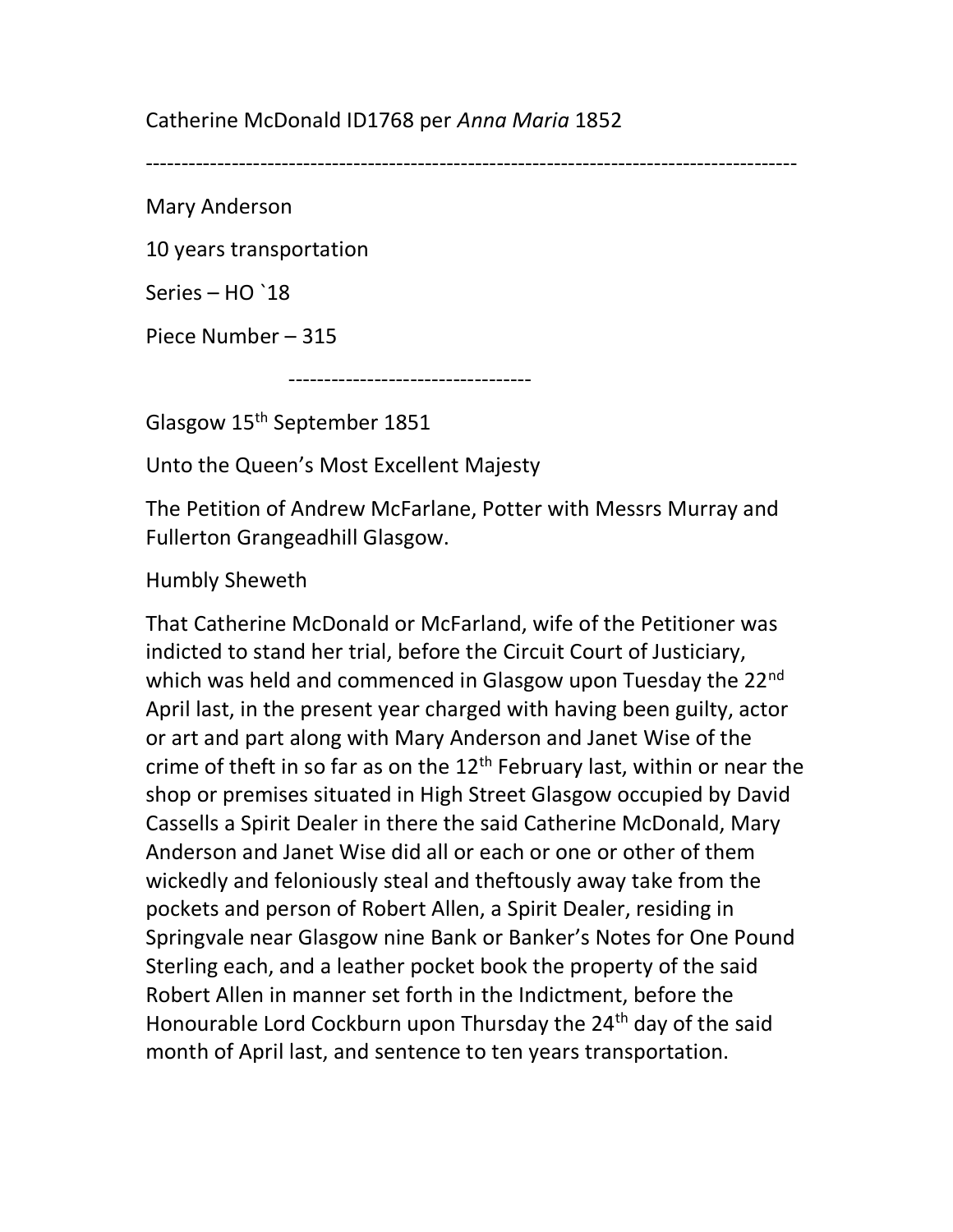That the said Catherine McDonald or McFarlane is a native of the town of Sterling and took up her residence in Glasgow when very young and is upwards of 22 years of age. She wrought in a Power Loom Weaving Factory for some time with the said Mary Anderson, who most unfortunately led her into bad company and thus was the cause of her being placed in her present unhappy condition , besides she feels much comfunction for having been concerned in the perpretation of the delinquency in question.

That the Petitioner was lawfully married to the said Catherine McDonald or McFarlane in November 1849 and since he knew her she was not charged with any delinquency, so as to involve her in a criminal prosecution until the one in question.

That the said Catherine McDonald or McFarlane is at present an inmate in the Mill Bank Penitentiary at Westminster and had instructed the Petitioner to lay her case before Her Majesty, and to pray that it:

May please Her Majesty to consider the premises, and in respect of what is before stated and the recommendations, hereon, authorise the Right Honourable Secretary of State for the Home Department to detain the said Catherine McDonald or McFarlane in the said prison or any other prison of a similar description in the United Kingdom of Great Britain and Ireland he may deem most expedient and proper, during the currency of the said sentence, instead of transporting her beyond the seas to any of the Penal Colonies belonging to Her majesty's dominions abroad.

And the petitioner as in all duty bound shall ever pray

Andrew McFarlane.

---------------

Glasgow

15th September 1851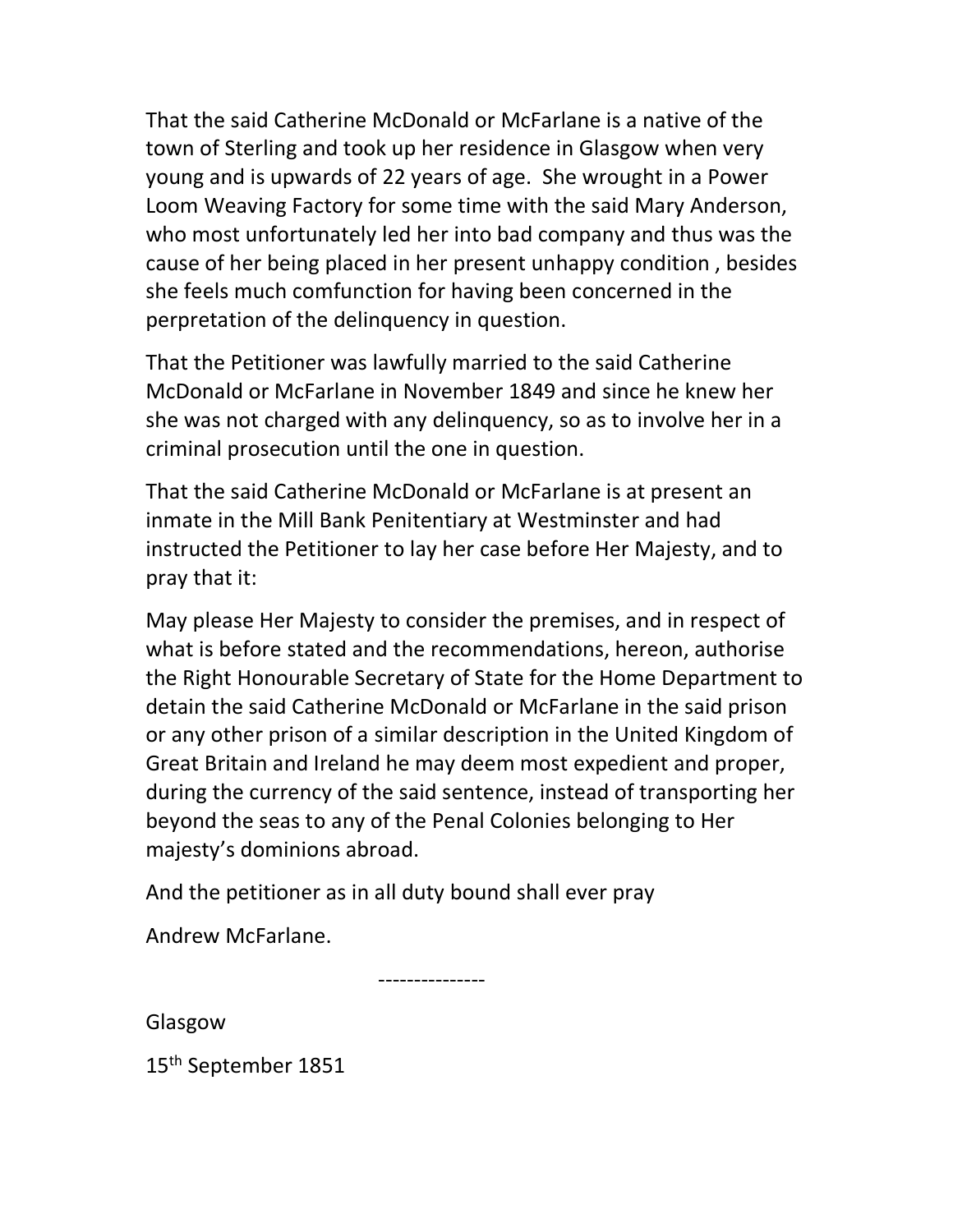We the undersigned most respectfully recommend the written application to the favourable consideration of The Queen's Most Excellent Majesty, in the submissive hope that it will proved successful:

John Graham - Minister PhD

John Glendenning

Mathew Saul – Builder

James McPhee – Grocer

Sal Levington – Writer

And another 45 signatures.

-----------------

Glasgow

23rd September 1851

Sir

I most respectfully beg leave to direct your attention to the enclosed petition for me to the Queen on my wife's behalf for consideration and disposal and it will be very obliging if you cause an answer to be directed to me – Care of Mr John Gibson, Writer, 9 Nicholas Street, Glasgow for my satisfaction and government in the matter and

I am,

Sir

Your most obedient and most humble servant

Andrew McFarlane.

----------------------

(By Keith: 2<sup>nd</sup> Application the same as the first Petition with an added paragraph thus: